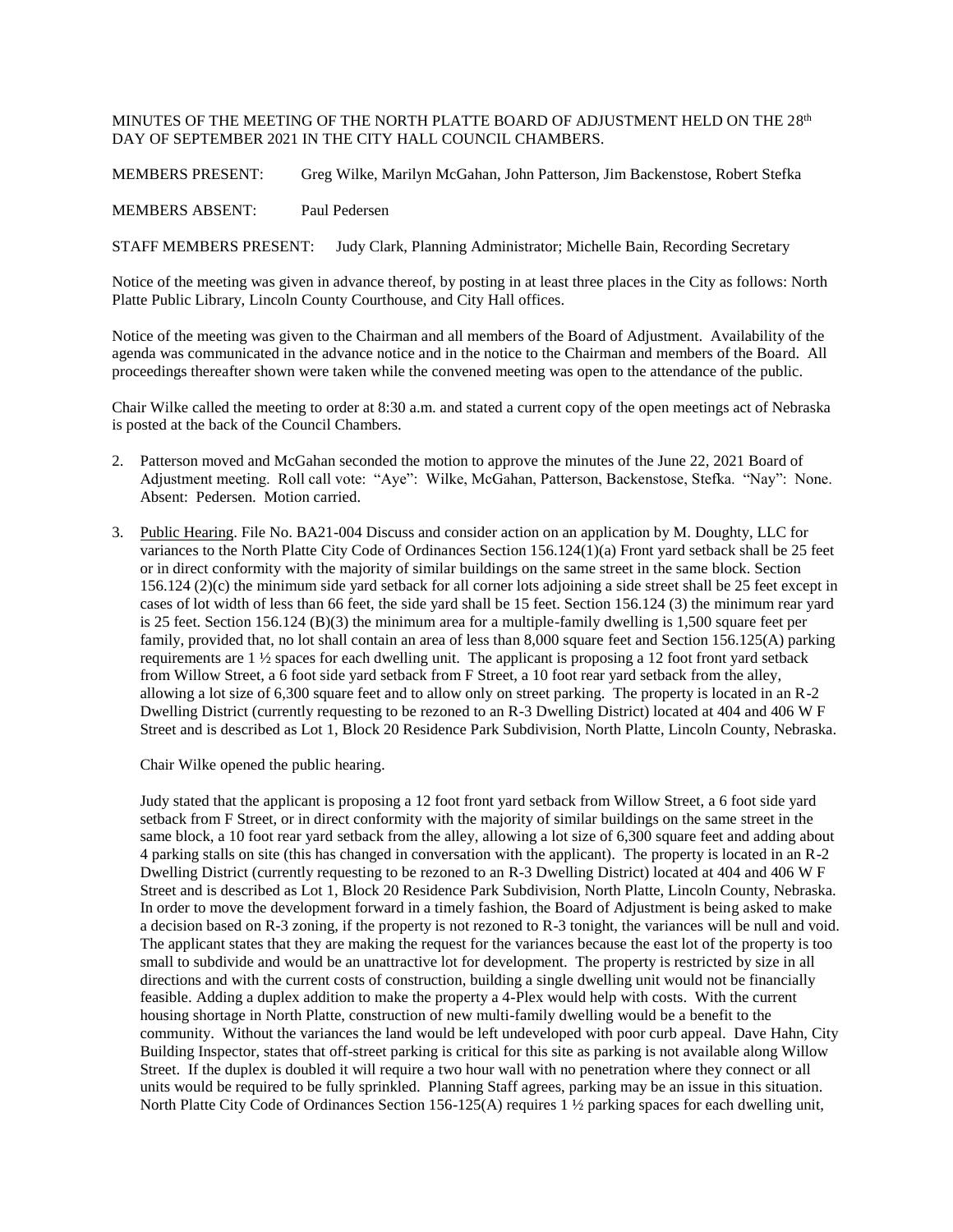North Platte Board of Adjustment September 27, 2021 Page - 2

> the site currently has 2 off-street parking stalls provided and the applicant has stated they will be able to add another 2 off-street parking stalls. Additionally, Planning Staff is in communication with the applicant, and the applicant will explain what he is suggesting.

> Marcus Doughty, 2002 Birchwood Road, was present and stated he has been working closely with Judy and they have come up with a plan to provide 4 parking stalls on the site. The current request is to have 4 off-street parking spots at that location. That would allow them to build in conformity with the current house. This will provide mid-town housing.

There was discussion regarding where trash pick-up would be for the proposed dwellings.

Tildon Baker, 514 S. Willow, was present and asked questions about current non-conforming structures.

Judy explained she received a receipt from the school and they don't have objection to the building but their concern is about people parking in their parking lot north and east of this. Also, Marilyn McGahan asked about accidents on that corner in the last 10 years. There has been one accident since 2015. It was in 2019.

Backenstose moved and Stefka seconded the motion to close the public hearing. Roll call vote: "Aye": Wilke, McGahan, Patterson, Backenstose, Stefka. "Nay": None. Absent: Pedersen. Motion carried.

Judy explained that this unit would be considered one structure. There are 80' rights-of-way on F Street and Willow Street which makes it difficult to build on a lot. Property lines are 3' behind the sidewalk. Most streets have only 66' rights-of-way.

Backenstose asked if the applicant considered a single unit.

Chair Wilke allowed the applicant to speak.

Mr. Doughty stated he priced a single unit but financially it didn't make sense to put up a single unit in that area. By doing this, he is able to improve the whole lot. There won't be a significant change from other structures in the area.

There was some discussion about the best way to park the cars, side-by-side or two deep.

Patterson is concerned about the safety factor backing out onto Willow.

Judy stated when the applicant brings in plans for construction they will work with the Engineering Department to determine what the best option would be.

David Mashek, 18 S. Willow, asked to speak and was recognized by the Chair. He questioned the location of the power pole on the alley.

McGahan moved and Backenstose seconded the motion to find that the application for a variance to the North Platte City Code of Ordinances Section 156.124(1)(a) Front yard setback shall be 25 feet or in direct conformity with the majority of similar buildings on the same street in the same block. Section 156.124 (2)(c) the minimum side yard setback for all corner lots adjoining a side street shall be 25 feet except in cases of lot width of less than 66 feet, the side yard shall be 15 feet. Section 156.124 (3) the minimum rear yard is 25 feet. Section 156.124 (B)(3) the minimum area for a multiple-family dwelling is 1,500 square feet per family, provided that, no lot shall contain an area of less than 8,000 square feet and Section 156.125(A) parking requirements are  $1\frac{1}{2}$ spaces for each dwelling unit to allow a 12 foot front yard setback from Willow Street, a 6 foot side yard setback from F Street, a 10 foot rear yard setback from the alley lot size of 6,300 square feet and 4 on-site parking stalls be approved and granted forthwith because of exceptional narrowness, shallowness, or shape of a specific piece of property at the time of the enactment of the zoning regulations, and such relief may be granted without substantial detriment to the public good and without substantially impairing the intent and purpose of